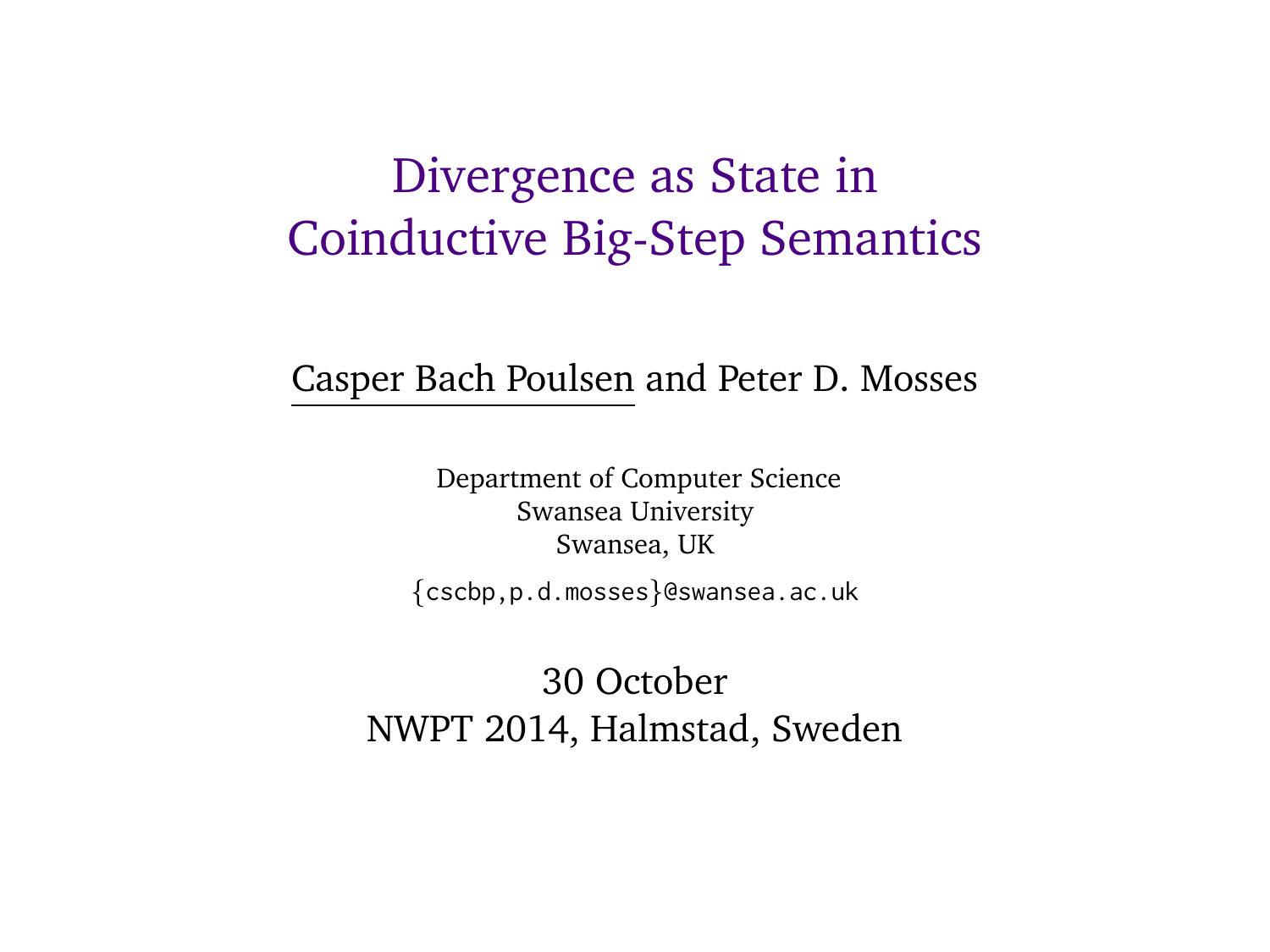# Why coinduction in operational semantics?

Many interesting languages involve diverging computations

Coinduction provides a tool for reasoning about both converging and diverging computations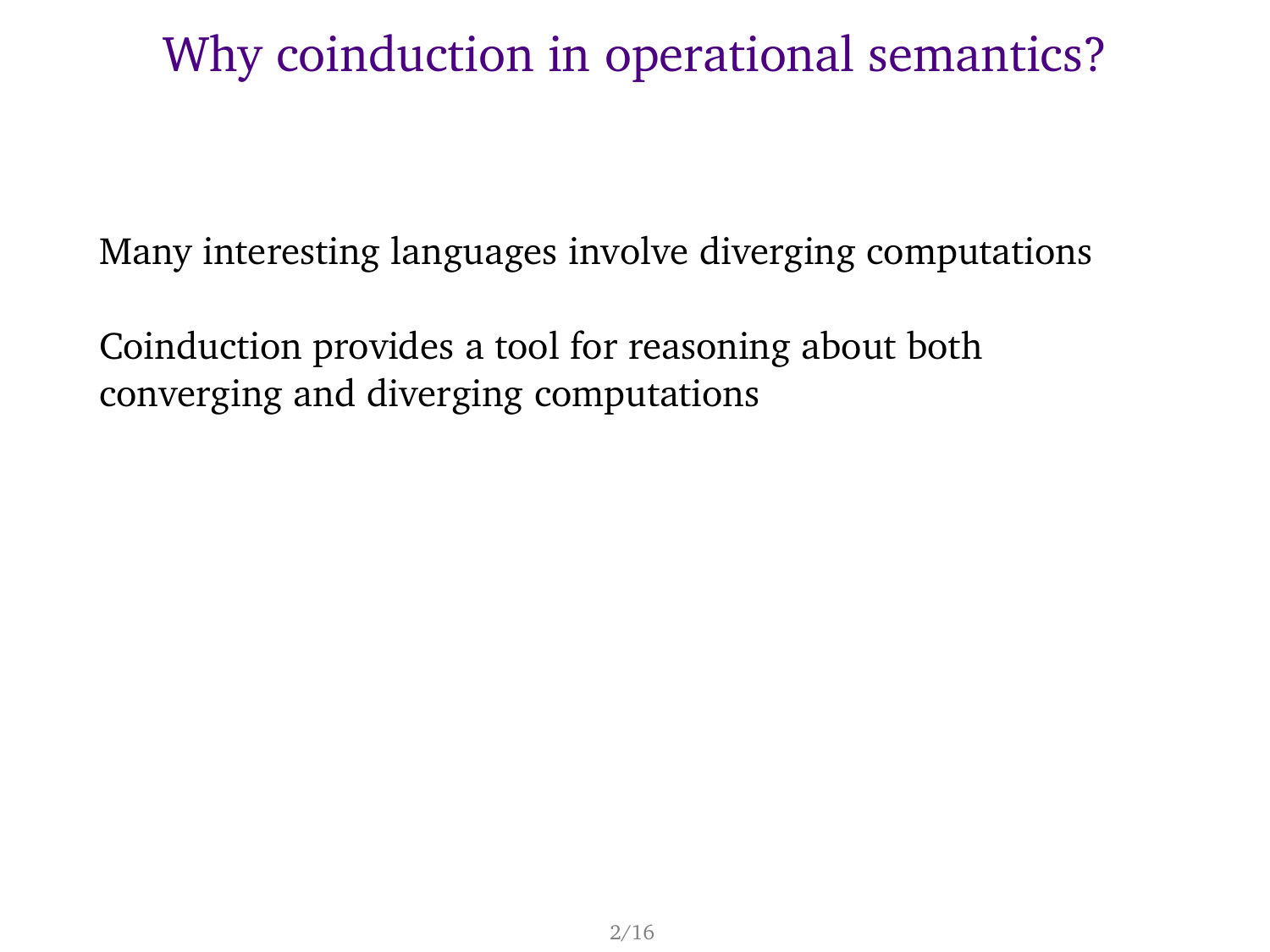# Why coinduction in operational semantics?

Many interesting languages involve diverging computations

Coinduction provides a tool for reasoning about both converging and diverging computations

Traditional approach to divergence in big-step semantics introduces rules with duplication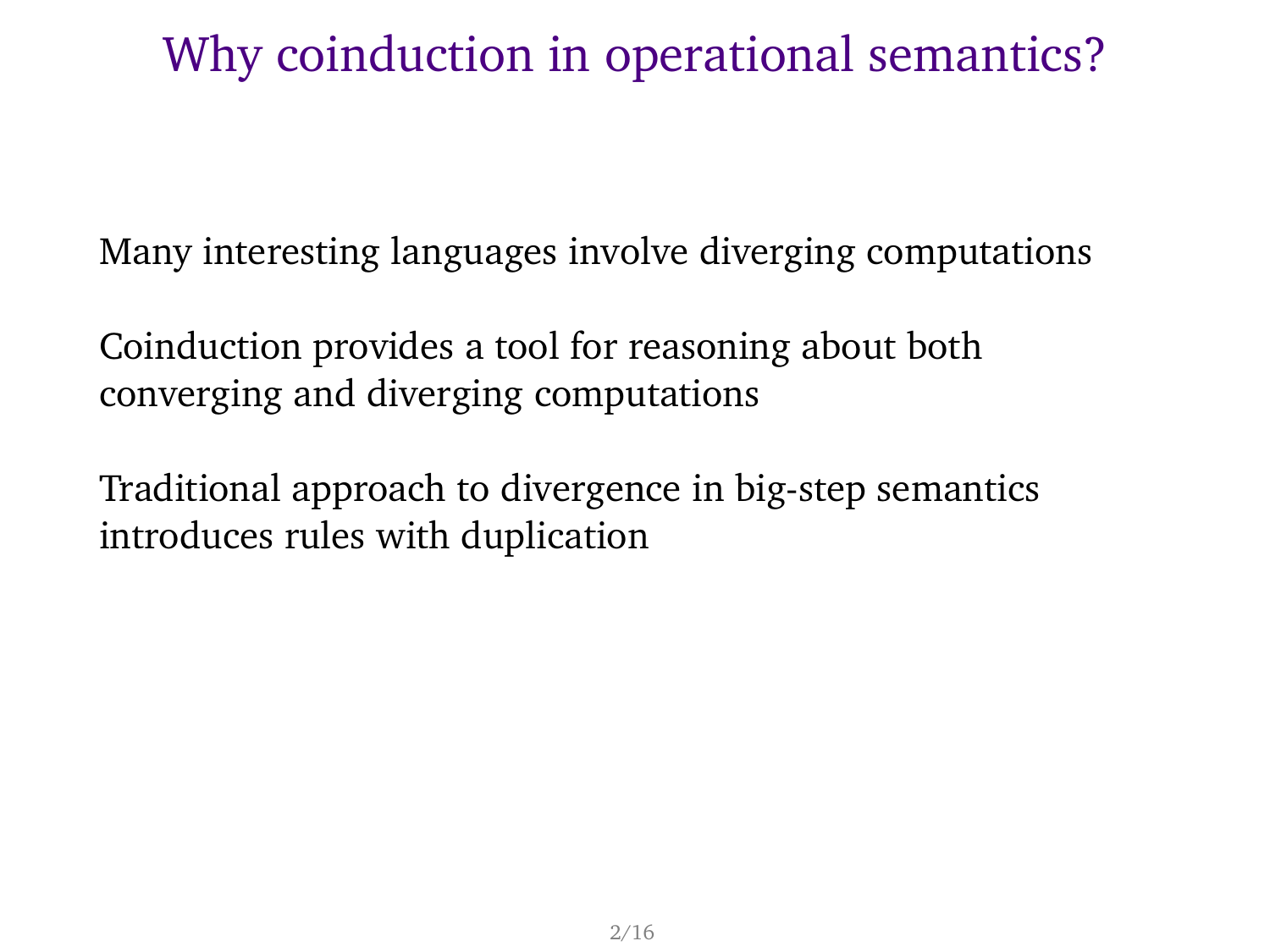# Why coinduction in operational semantics?

Many interesting languages involve diverging computations

Coinduction provides a tool for reasoning about both converging and diverging computations

Traditional approach to divergence in big-step semantics introduces rules with duplication

In this talk: Expressing divergence in big-step semantics using a single set of rules without duplication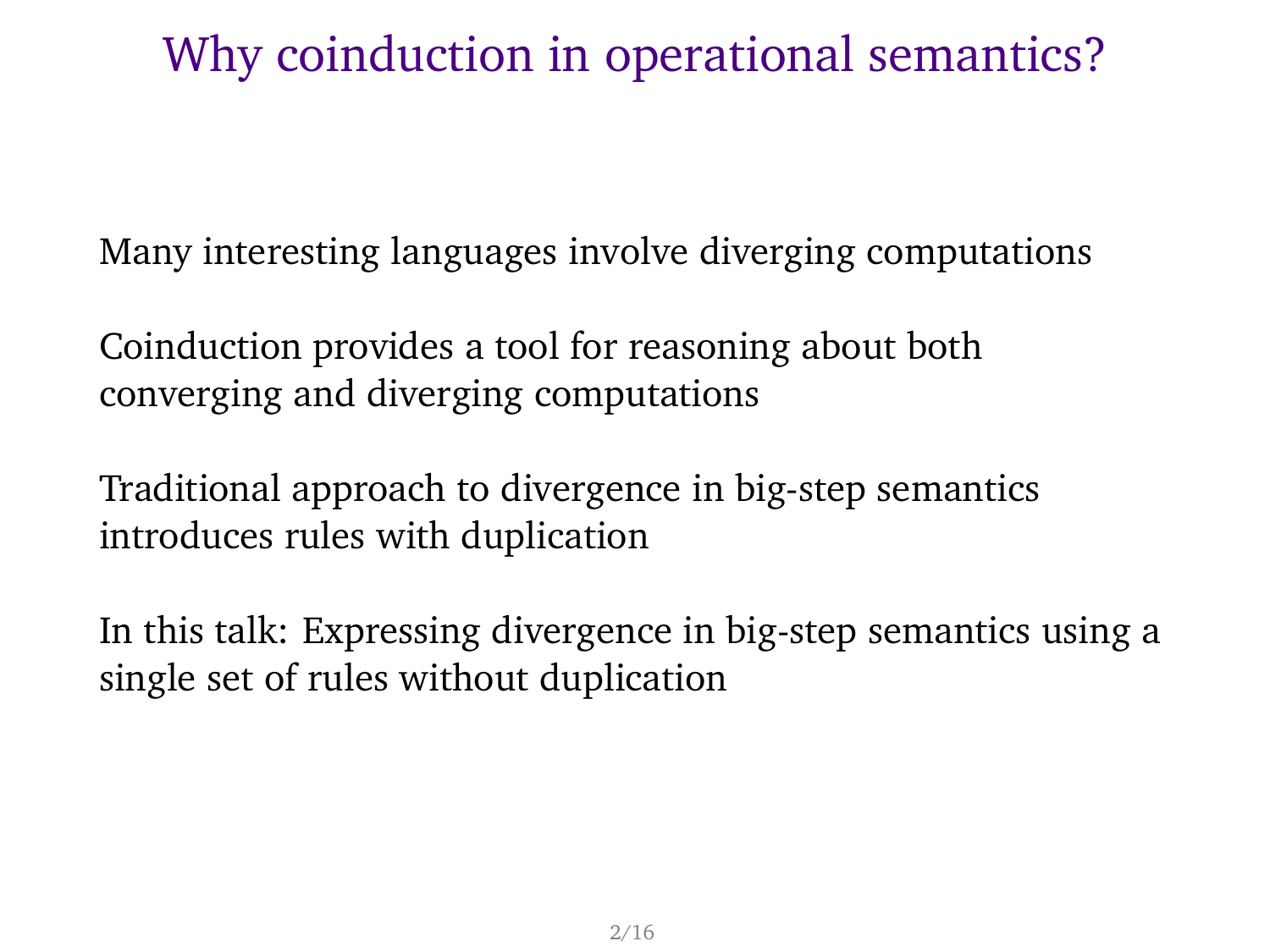# Divergence in small-step semantics

 $e \rightarrow e'$ 

Inductive interpretation  $(\stackrel{*}{\rightarrow})$ 

$$
\frac{e\to e'\quad e'\stackrel{*}{\to} e''}{e\stackrel{*}{\to} e''}\qquad \qquad \frac{}{e\stackrel{*}{\to} e}\qquad \qquad e_1\to e_2\to \cdots \to e_n
$$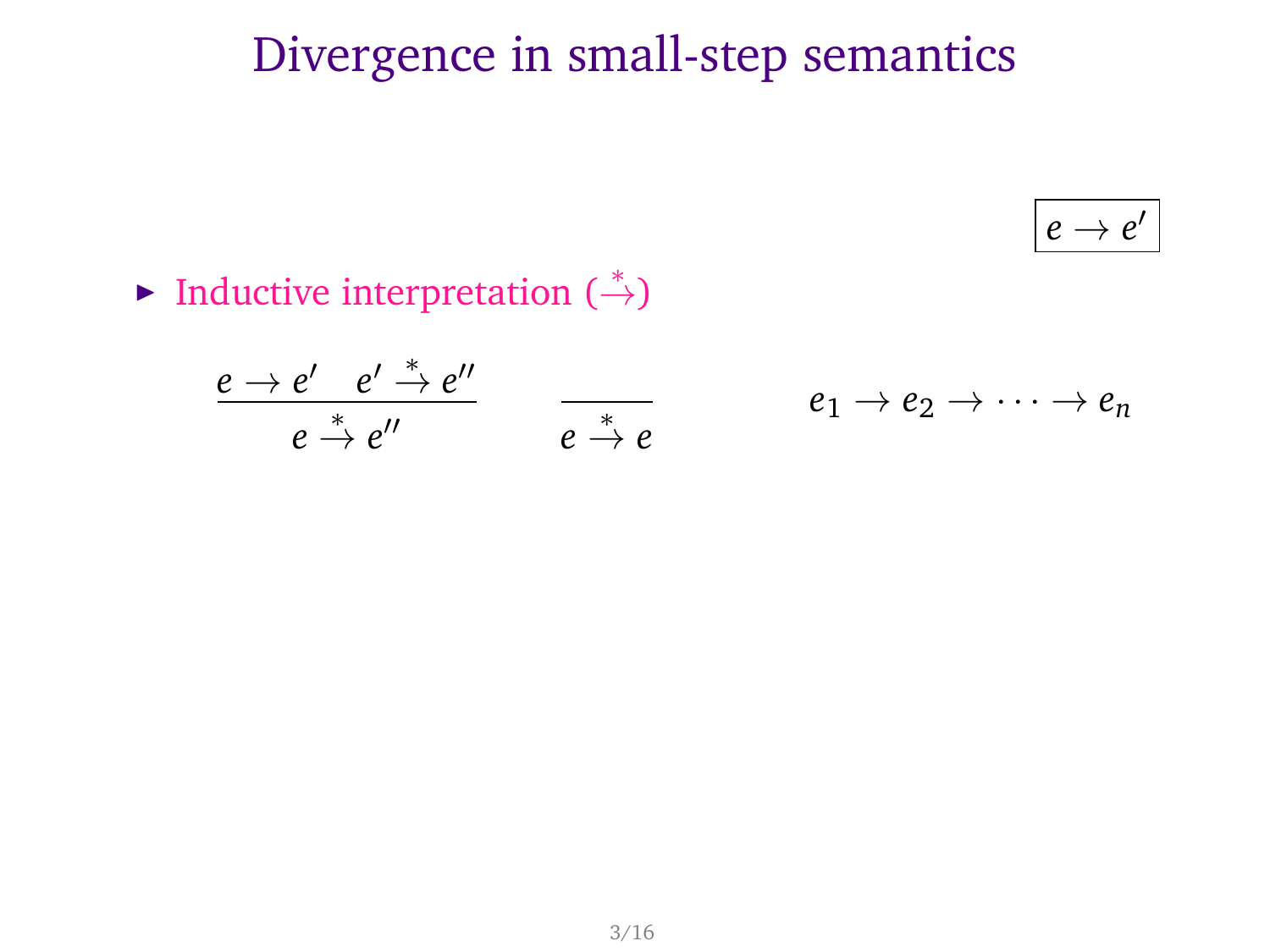# Divergence in small-step semantics

 $e \rightarrow e'$ 

Inductive interpretation  $(\stackrel{*}{\rightarrow})$ 

$$
\frac{e \to e' \quad e' \stackrel{*}{\to} e''}{e \stackrel{*}{\to} e''} \qquad \frac{}{e \stackrel{*}{\to} e} \qquad \qquad e_1 \to e_2 \to \cdots \to e_n
$$

 $\triangleright$  Coinductive interpretation ( $\stackrel{\infty}{\rightarrow}$ )

$$
\frac{e \to e' \quad e' \stackrel{\infty}{\to}}{e \stackrel{\infty}{\to}} \qquad \qquad e \to e_0 \to \cdots \to e_n \to \cdots
$$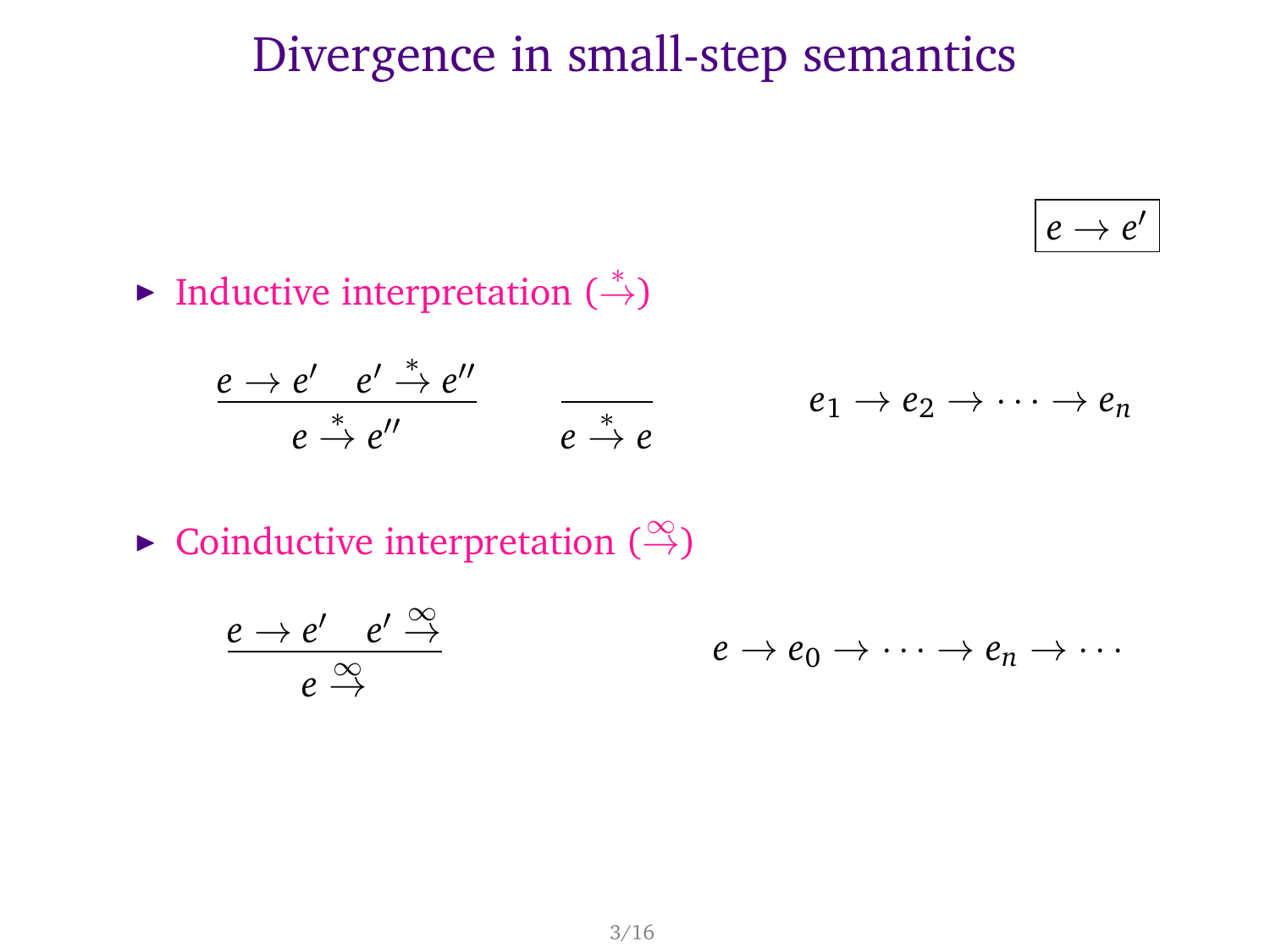### Big-step semantics for  $\lambda$ -calculus

*Terms* 
$$
\ni a, b, v ::= c \mid \lambda x.a \mid x \mid ab
$$

$$
\overline{c \Rightarrow c}^{\text{Const}} \qquad \overline{\lambda x. a \Rightarrow \lambda x. a}^{\text{Fun}}
$$

$$
\frac{a_1 \Rightarrow \lambda x.b \quad a_2 \Rightarrow v_2 \quad b[x \leftarrow v_2] \Rightarrow v}{a_1 a_2 \Rightarrow v}
$$

Inductive interpretation  $(\Rightarrow)$ : the set of pairs  $(a, v)$ , such that  $a \Rightarrow v$  is the conclusion of a finite derivation tree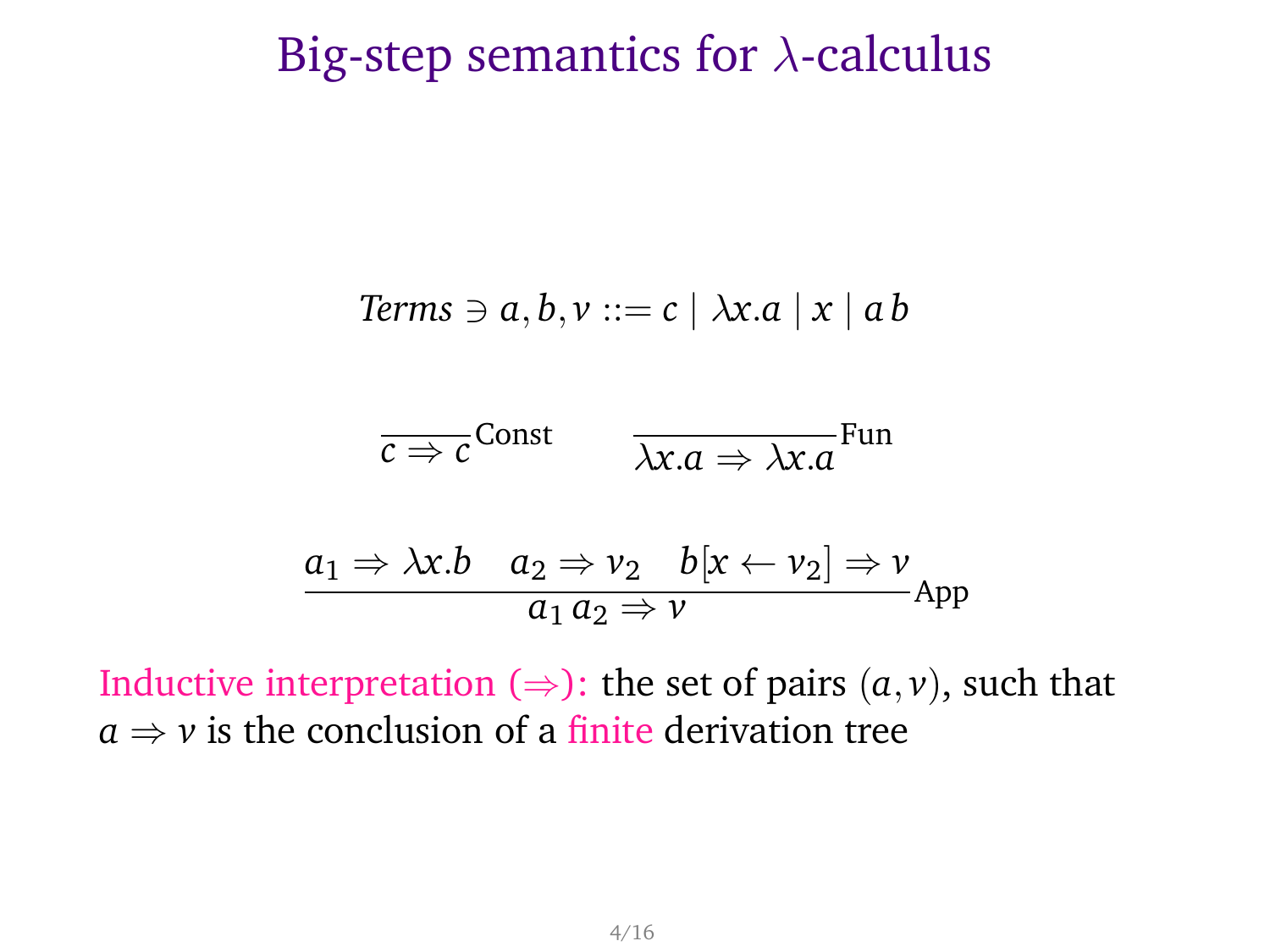### Divergence in  $\lambda$ -calculus

$$
a_1 \stackrel{\infty}{\Rightarrow} \text{App-1} \qquad \frac{a_1 \Rightarrow \lambda x.b \quad a_2 \stackrel{\infty}{\Rightarrow}}{a_1 a_2 \stackrel{\infty}{\Rightarrow}} \text{App-r}
$$
\n
$$
\frac{a_1 \Rightarrow \lambda x.b \quad a_2 \Rightarrow \nu_2 \quad b[x \leftarrow \nu_2] \stackrel{\infty}{\Rightarrow}}{a_1 a_2 \stackrel{\infty}{\Rightarrow}} \text{App-f}
$$

· · ·

Coinductive interpretation  $(\stackrel{\infty}{\Rightarrow})$ : the set of terms *a*, such that  $a \stackrel{\infty}{\Rightarrow}$  is the conclusion of an infinite derivation tree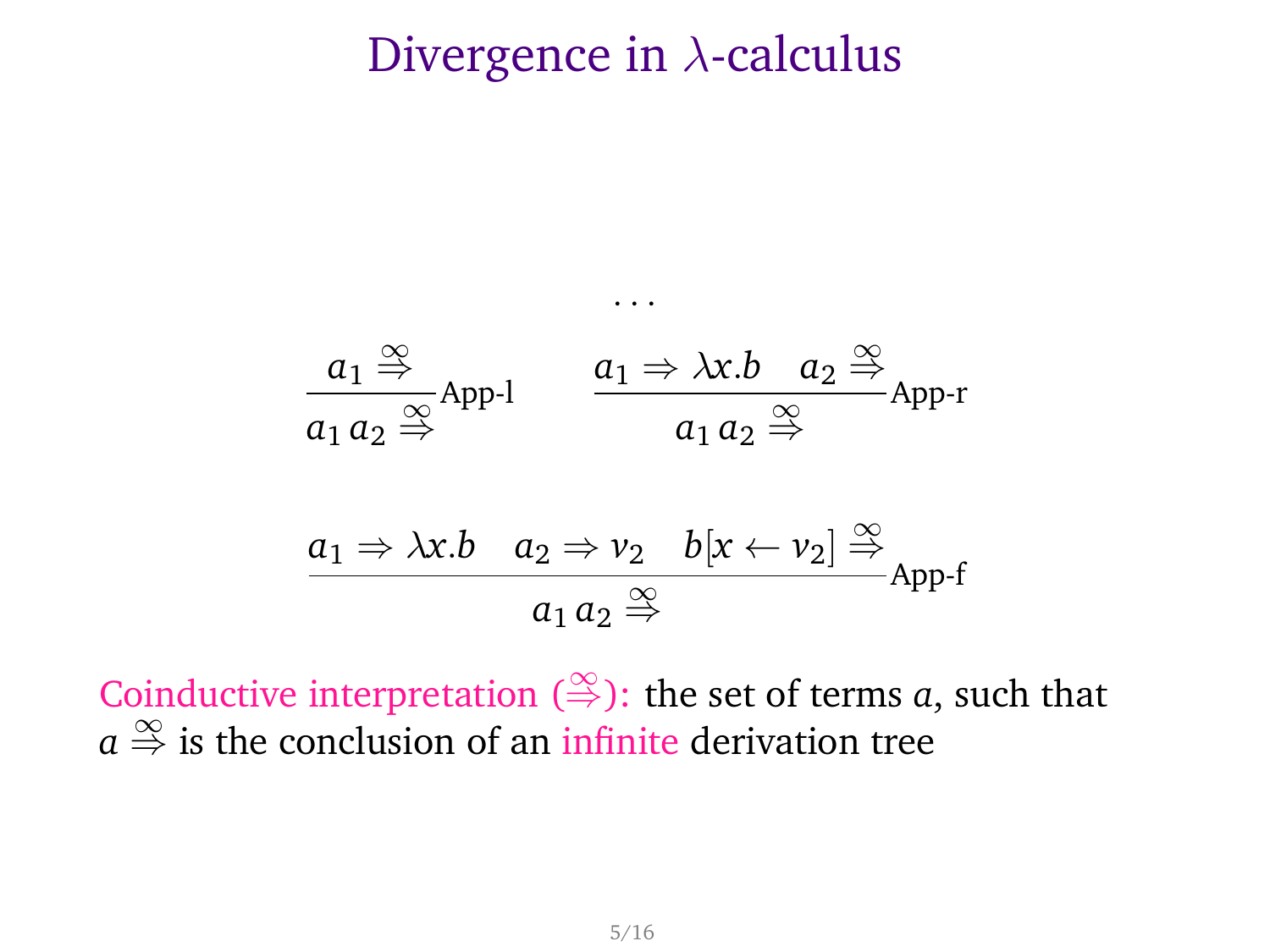$\omega = \Delta \Delta$  where  $\Delta = (\lambda x.x)^2$ 

Inductive relation:

 $\omega \neq \nu$  for any  $\nu$ 

Coinductive relation:

$$
\frac{\overline{\Delta \Rightarrow \Delta}^{\text{Lam}} \quad \overline{\Delta \Rightarrow \Delta}^{\text{Lam}} \quad x x [x \leftarrow \Delta] \stackrel{\infty}{\Rightarrow}}{\Delta \Delta \stackrel{\infty}{\Rightarrow}} \text{App-f}
$$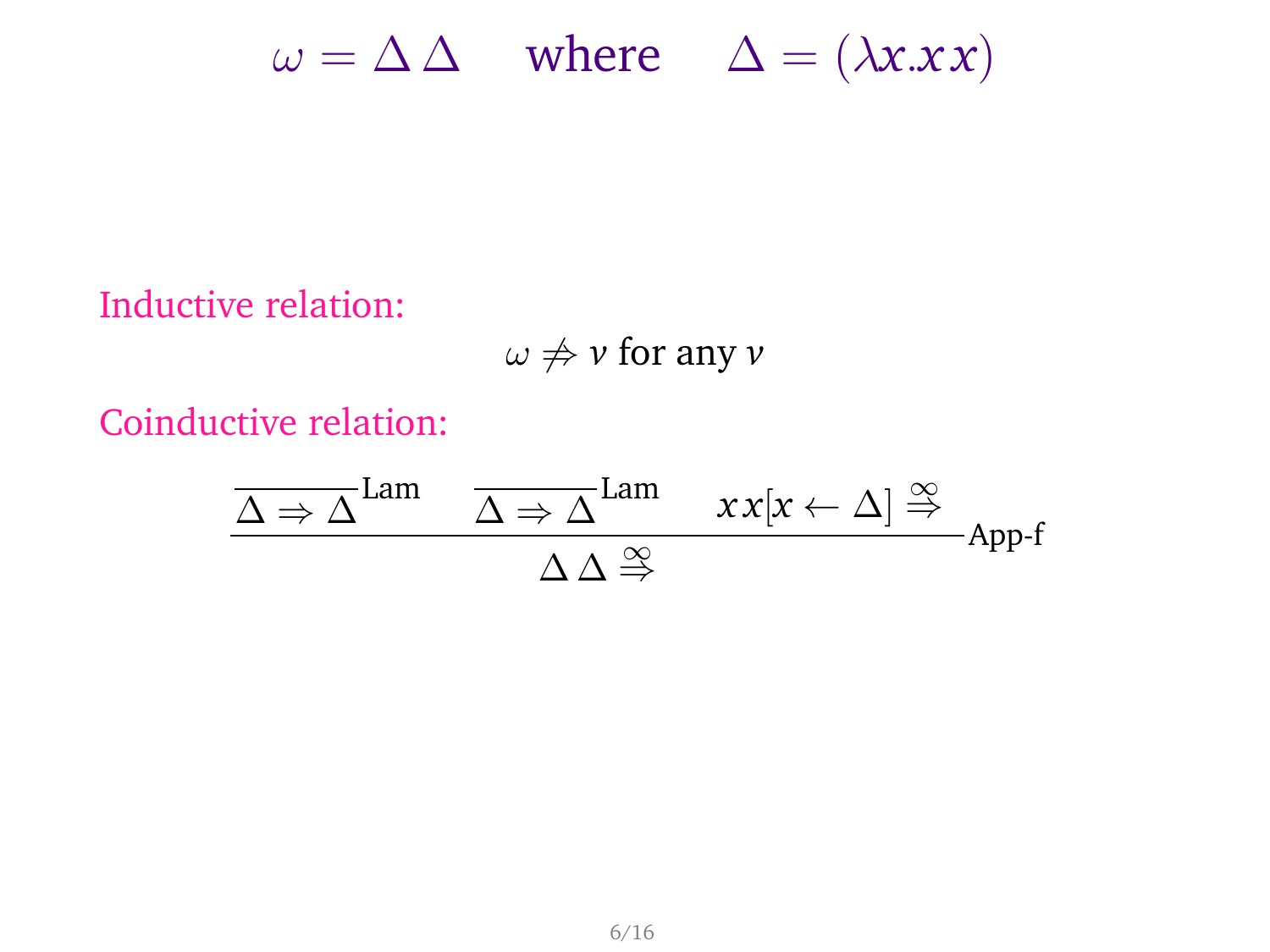$\omega = \Delta \Delta$  where  $\Delta = (\lambda x.x)^2$ 

Inductive relation:

 $\omega \not\Rightarrow v$  for any *v* 

Coinductive relation:

$$
\frac{\overline{\Delta \Rightarrow \Delta}^{\text{Lam}} \quad \overline{\Delta \Rightarrow \Delta}^{\text{Lam}} \quad \Delta \Delta \stackrel{\infty}{\Rightarrow}}{\Delta \Delta \stackrel{\infty}{\Rightarrow}} \text{App-f}
$$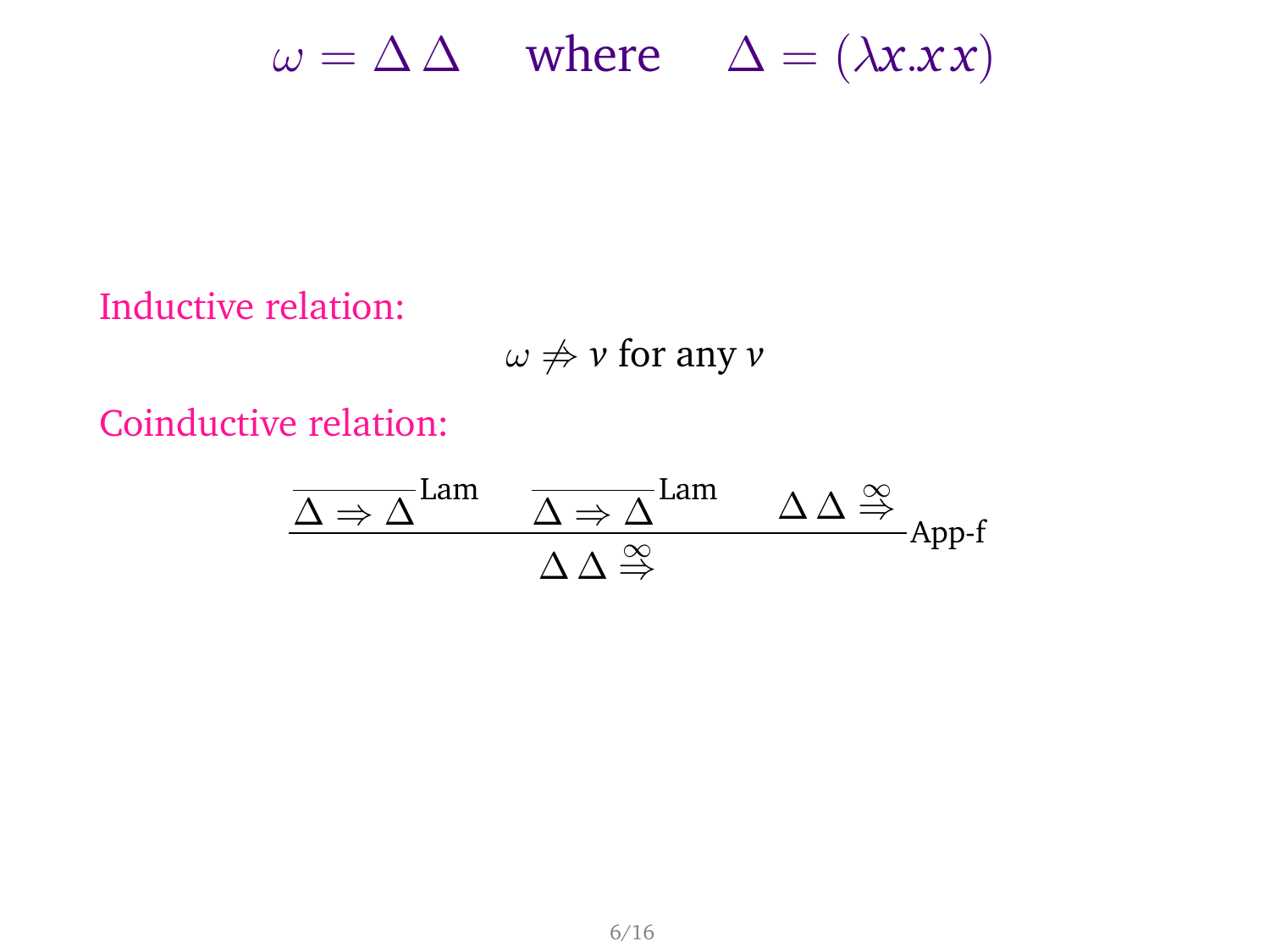# Problem: Duplication

### Big-step semantics:

- $\blacktriangleright$  3 rules
- $\triangleright$  3 premises
- $\triangleright$  0 duplicate premises

Big-step semantics with divergence:

- $\triangleright$  6 rules
- $\blacktriangleright$  9 premises
- $\triangleright$  3 duplicate premises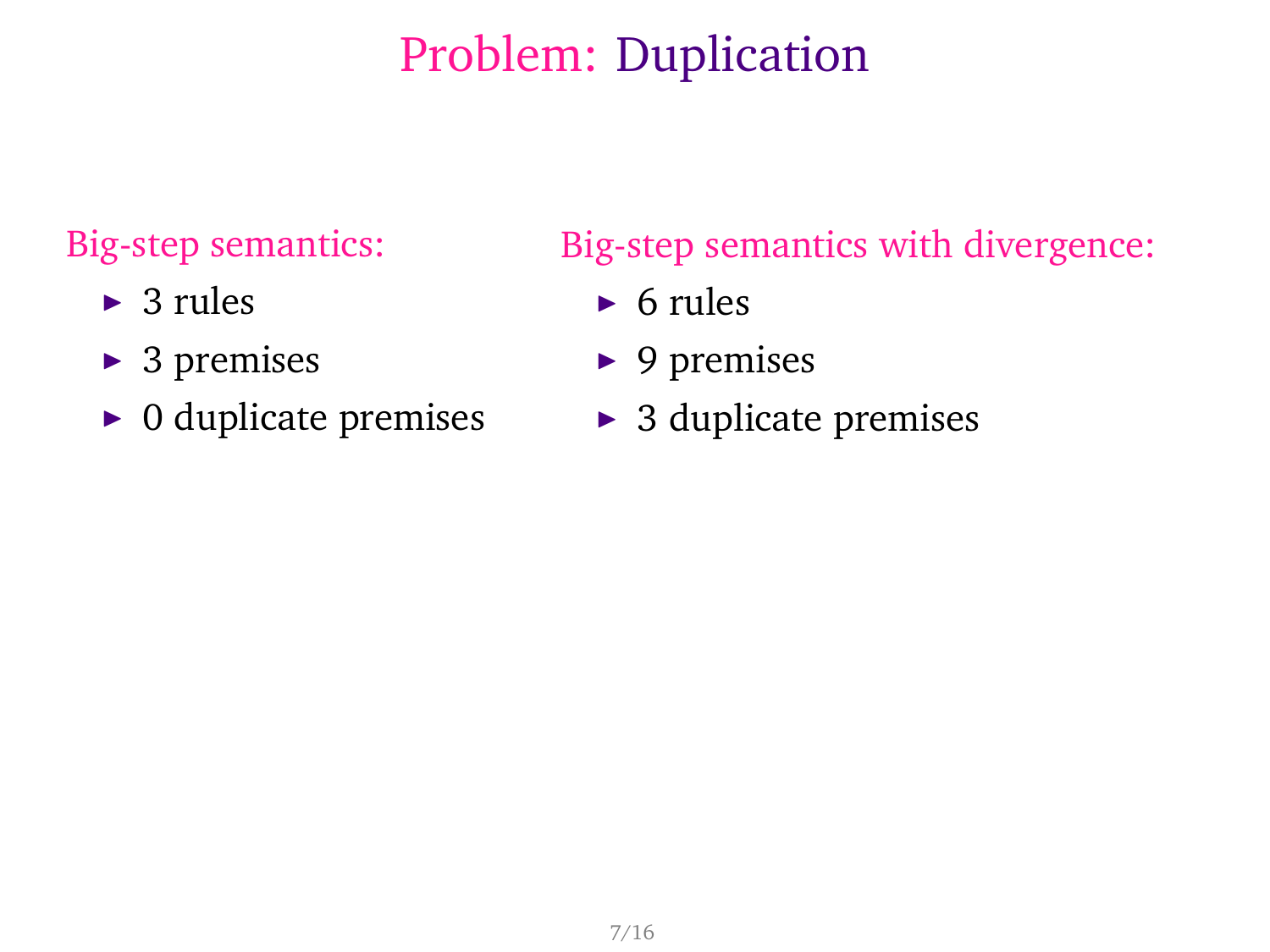# Problem: Duplication

### Big-step semantics:

- $\blacktriangleright$  3 rules
- $\triangleright$  3 premises
- $\triangleright$  0 duplicate premises

### Big-step semantics with divergence:

- $\triangleright$  6 rules
- $\triangleright$  9 premises
- $\triangleright$  3 duplicate premises

It would be good to avoid those extra rules – especially when scaling up to larger languages!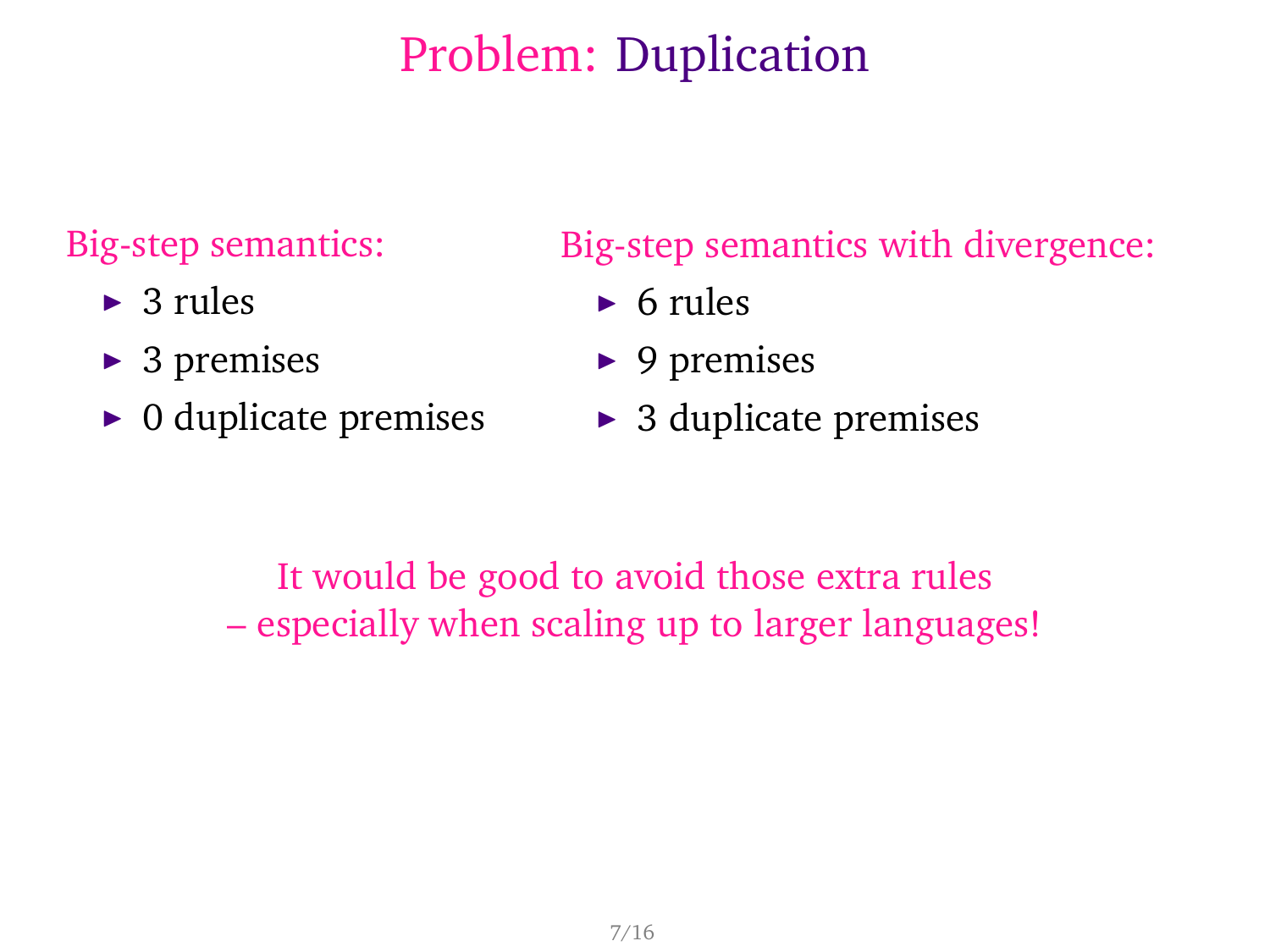## Leroy and Grall's coinductive big-step semantics

$$
c \stackrel{\overline{c} \circ \overline{c}}{\Rightarrow} c
$$
Const 
$$
\overline{\lambda x.a} \stackrel{\overline{c} \circ \overline{c}}{\Rightarrow} \lambda x.a
$$
Fun
$$
a_1 \stackrel{\overline{c} \circ \overline{c}}{\Rightarrow} \lambda x.b
$$
 
$$
a_2 \stackrel{\overline{c} \circ \overline{c}}{\Rightarrow} \nu_2 \quad b[x \leftarrow \nu_2] \stackrel{\overline{c} \circ \overline{c}}{\Rightarrow} \nu_2
$$
App

Coinductive interpretation  $(\Rightarrow)$ : the set of pairs  $(a, v)$ , such that  $a \stackrel{\mathsf{co}}{\Rightarrow} v$  is the conclusion of a finite or infinite derivation tree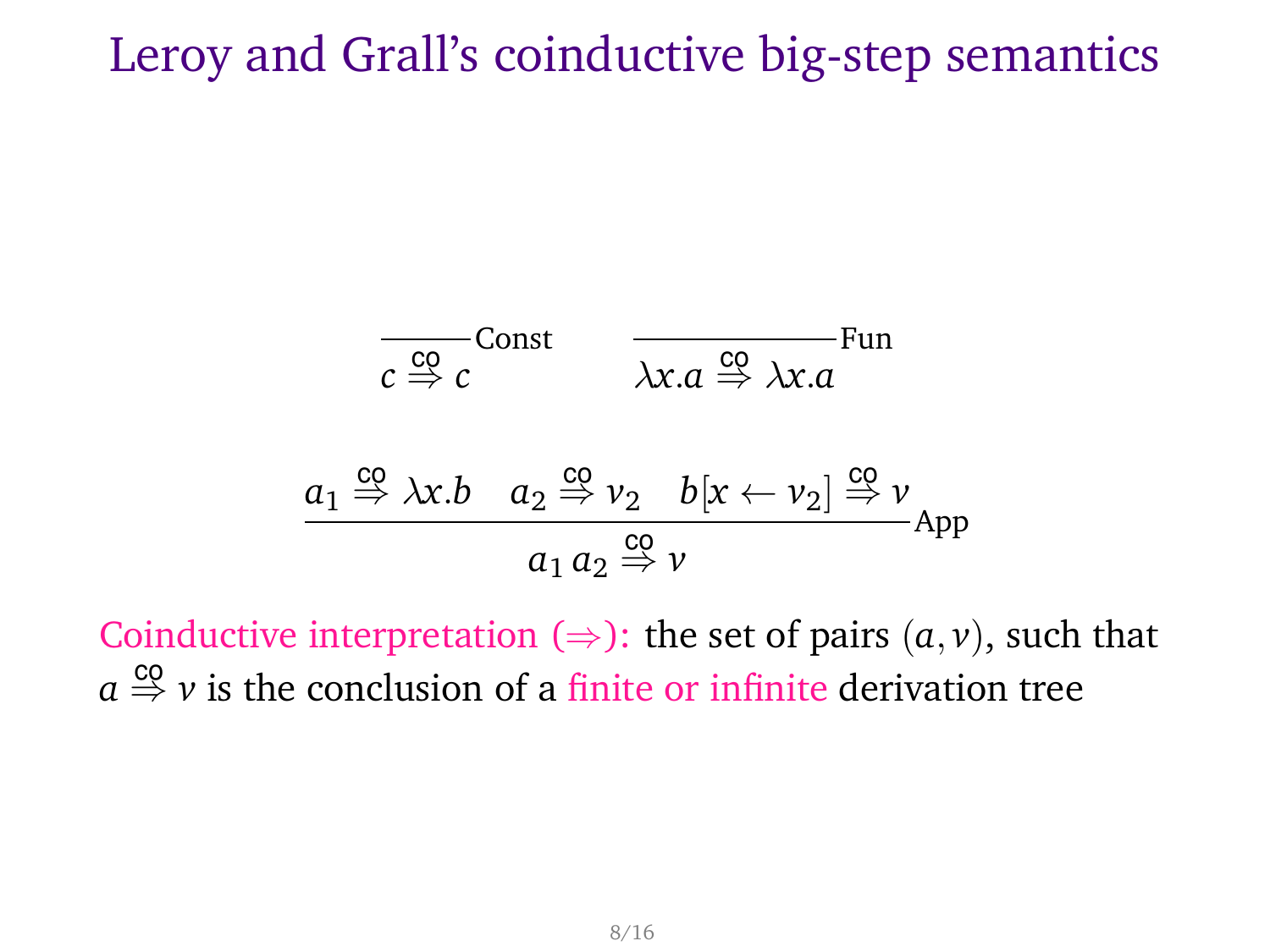$\omega = \Delta \Delta$  where  $\Delta = (\lambda x.x)^2$ 

$$
\frac{\Delta \overset{\text{co}}{\Rightarrow} \Delta \text{Lam}}{\Delta \overset{\text{co}}{\Rightarrow} \Delta} \frac{\text{Lam}}{\Delta \overset{\text{co}}{\Rightarrow} \Delta} \frac{xx[x \leftarrow \Delta] \overset{\text{co}}{\Rightarrow} \nu}{\Rightarrow}
$$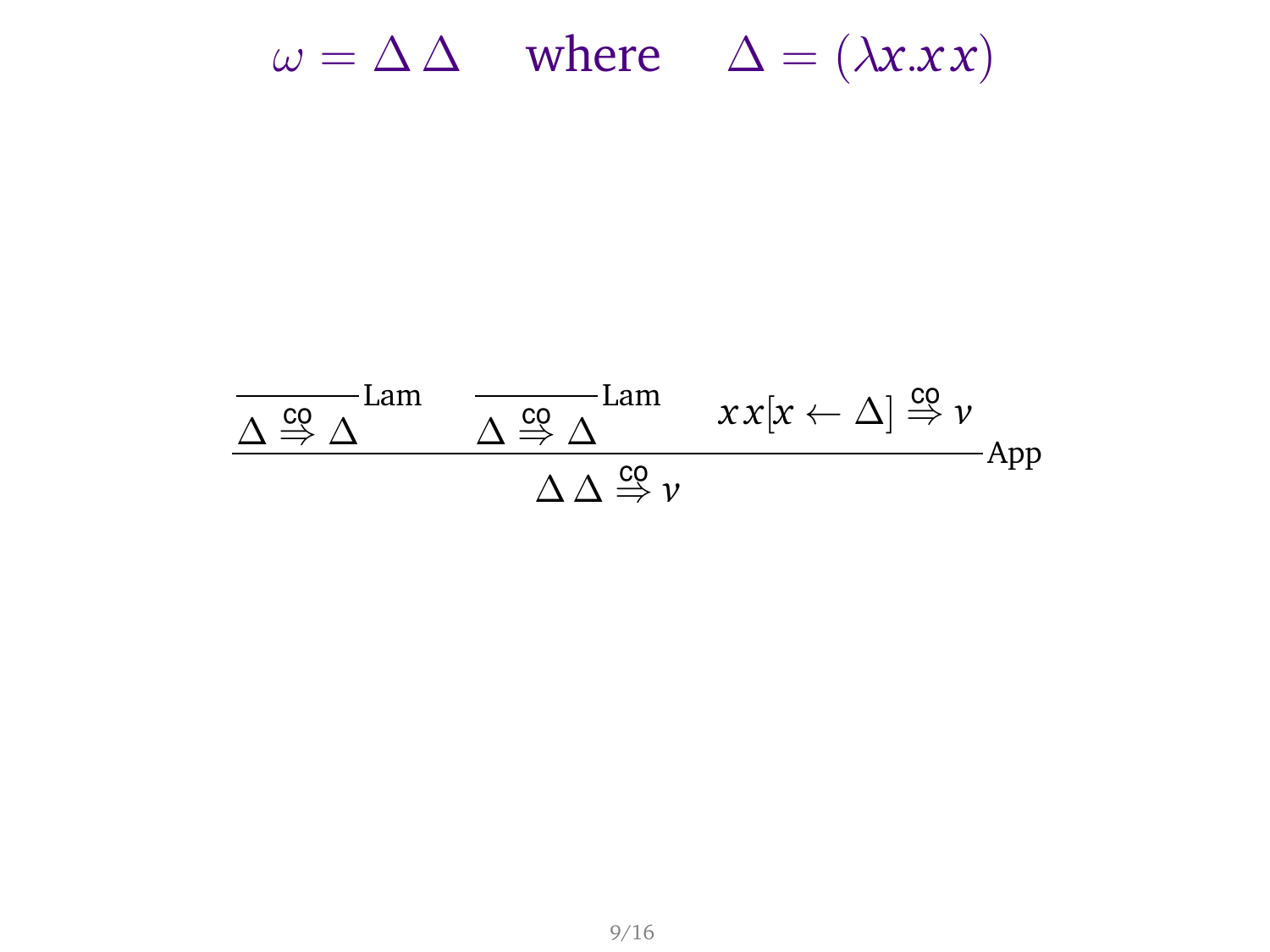$\omega = \Delta \Delta$  where  $\Delta = (\lambda x.x)^2$ 

$$
\frac{\Delta \overset{co}{\Rightarrow} \Delta \text{Lam}}{\Delta \overset{co}{\Rightarrow} \Delta} \frac{\Delta \overset{co}{\Rightarrow} \Delta \text{Lam}}{\Delta \Delta \overset{co}{\Rightarrow} \nu} \text{App}
$$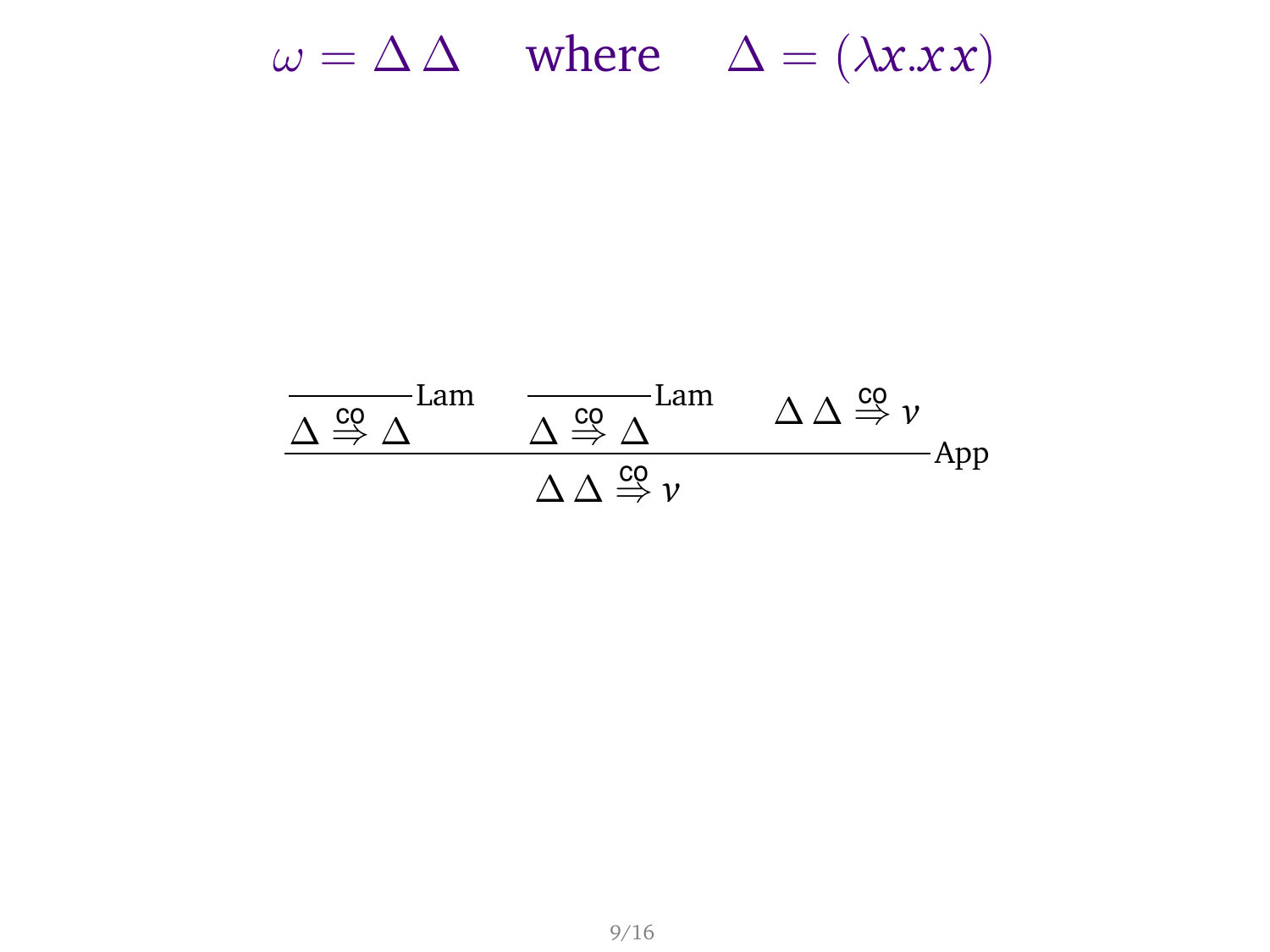# Problem: Diverging terms that do not co-evaluate

$$
\frac{\omega \stackrel{\infty}{\Rightarrow}}{\omega(00) \stackrel{\infty}{\Rightarrow}} App\text{-1} \quad \text{but} \quad \frac{\omega \stackrel{\text{co}}{\Rightarrow} \lambda x.b \quad (00) \stackrel{\text{co}}{\not\Rightarrow} \nu_2 \quad b[x \leftarrow \nu_2] \stackrel{\text{co}}{\Rightarrow} \nu}{\omega(00) \stackrel{\text{co}}{\not\Rightarrow} \nu} App
$$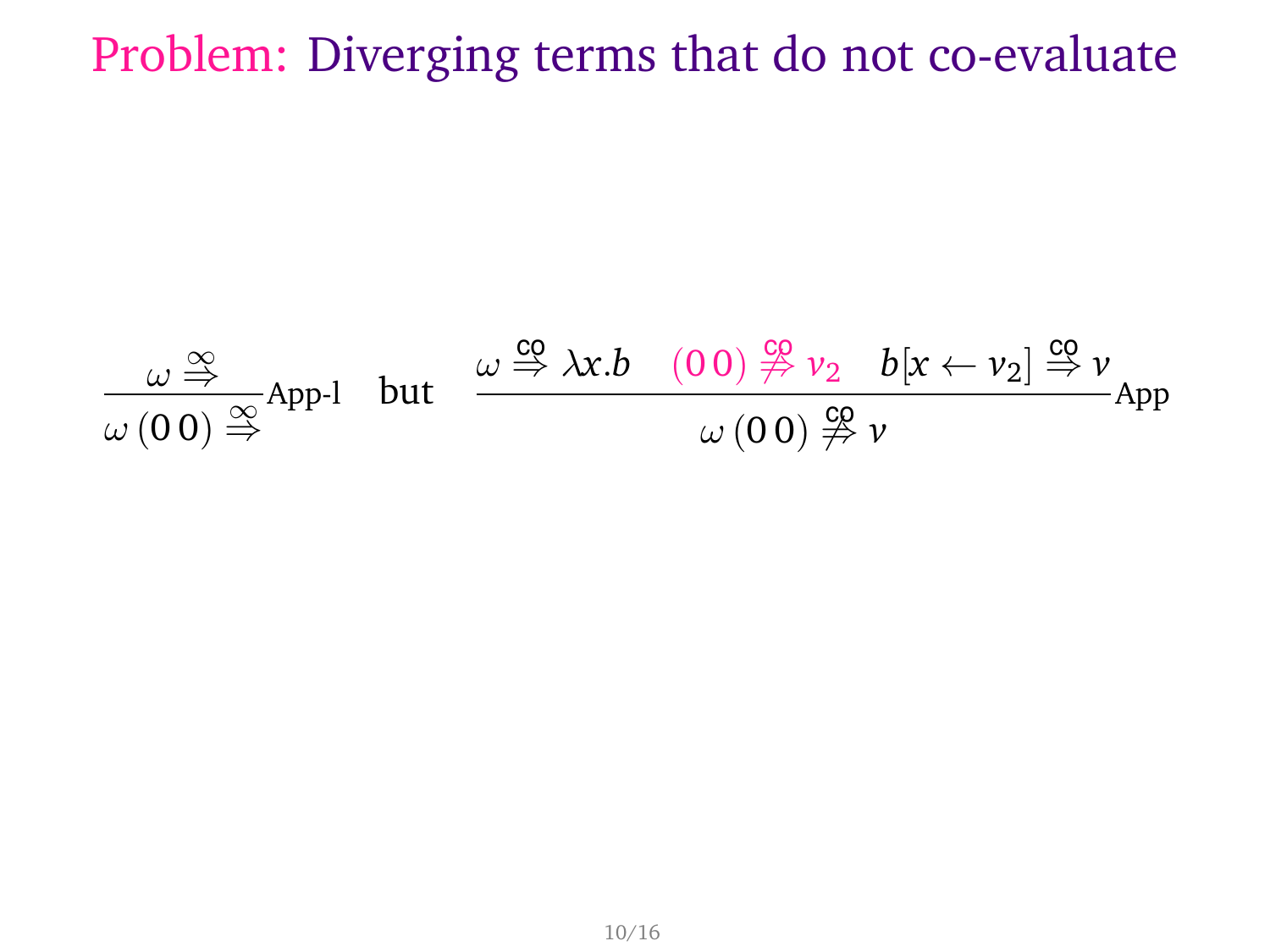## Problem: Diverging terms that do not co-evaluate

$$
\frac{\omega \stackrel{\infty}{\Rightarrow}}{\omega (00) \stackrel{\infty}{\Rightarrow}} App\text{-1} \quad \text{but} \quad \frac{\omega \stackrel{\text{co}}{\Rightarrow} \lambda x.b \quad (00) \stackrel{\text{co}}{\not\Rightarrow} \nu_2 \quad b[x \leftarrow \nu_2] \stackrel{\text{co}}{\Rightarrow} \nu}{\omega (00) \stackrel{\text{co}}{\not\Rightarrow} \nu} App
$$

There are also terms which do not contain stuck sub-terms, but still do not co-evaluate [Leroy and Grall, 2009].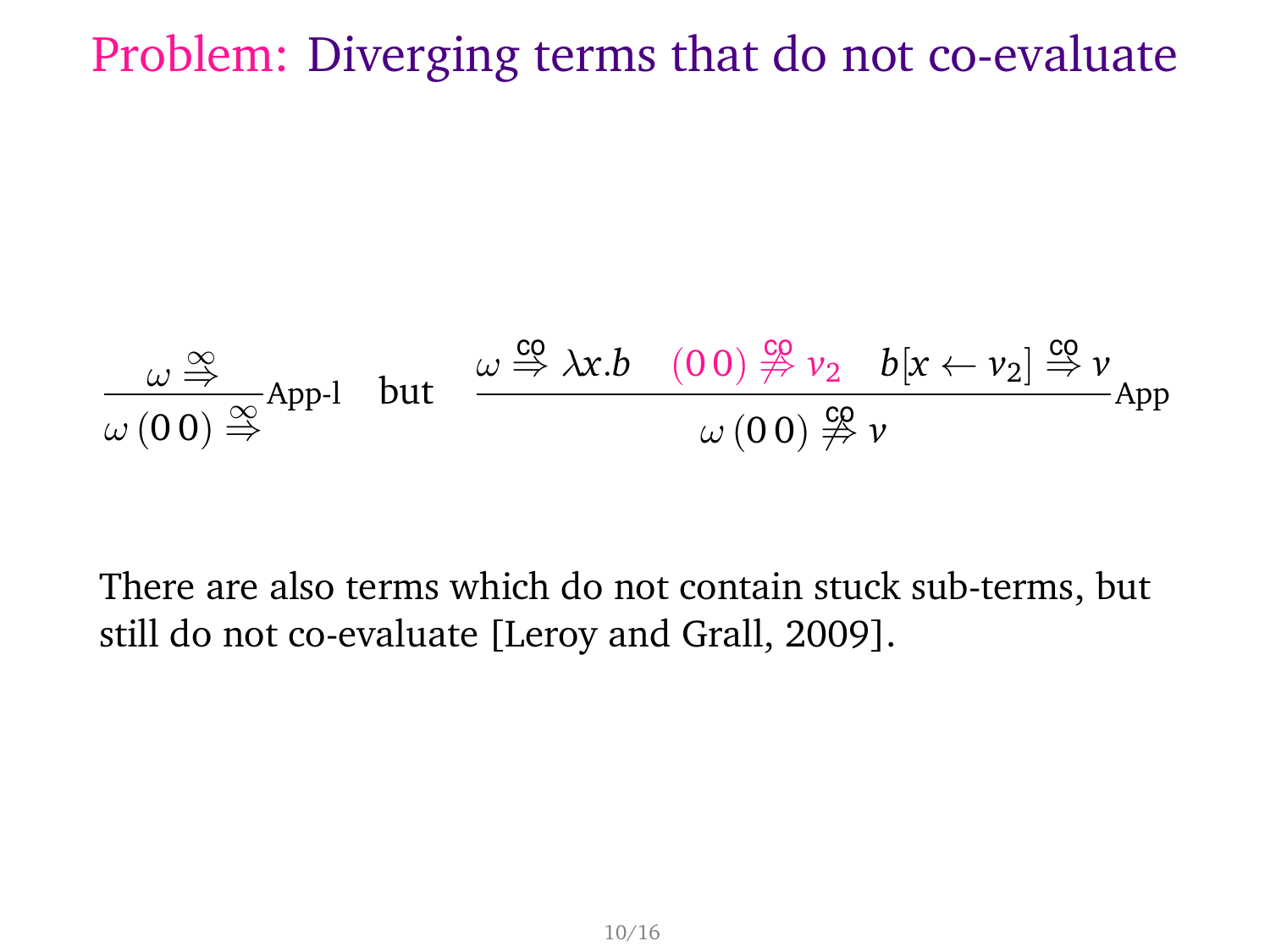### Divergence as state

*Terms*  $\ni$  *a*, *b*, *v* ::= *c* |  $\lambda$ *x*.*a* | *x* | *a b a* ⇒ *v c* ⇒ *c*  $δ$ -Const  $\overline{\lambda x}$ .*a*  $\Rightarrow \overline{\lambda x}$ .*a*  $δ$ -Fun  $a_1 \Rightarrow \lambda x.b \qquad a_2 \Rightarrow v_2 \qquad b[x \leftarrow v_2] \Rightarrow v$  $a_1 a_2 \Rightarrow v$  $\delta$ -App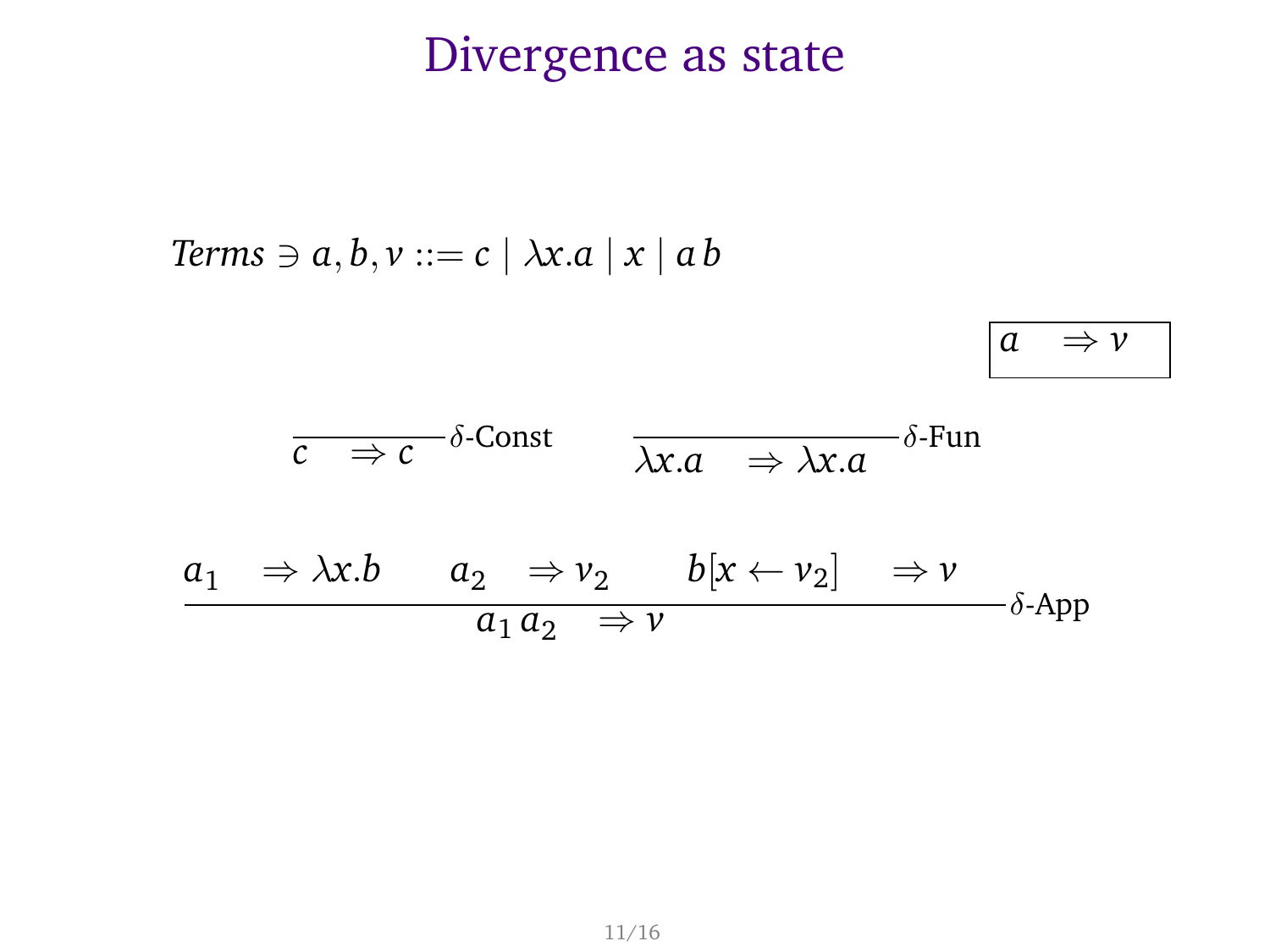# Divergence as state

Terms 
$$
\ni a, b, v ::= c \mid \lambda x.a \mid x \mid ab
$$
   
Div  $\ni \delta ::= \bot \mid \uparrow$   
  

$$
\overline{c_{/\downarrow} \Rightarrow c_{/\downarrow}} \delta\text{-Const} \qquad \overline{\lambda x.a_{/\downarrow} \Rightarrow \lambda x.a_{/\downarrow}} \delta\text{-Fun}
$$
  

$$
\frac{a_{1/\downarrow} \Rightarrow \lambda x.b_{/\delta} \quad a_{2/\delta} \Rightarrow v_{2/\delta'} \quad b[x \leftarrow v_{2}]_{/\delta'} \Rightarrow v_{/\delta''}}{a_1 a_{2/\downarrow} \Rightarrow v_{/\delta''}} \delta\text{-App}
$$

$$
\overline{a_{/\uparrow}} \Rightarrow b_{/\uparrow}
$$
Div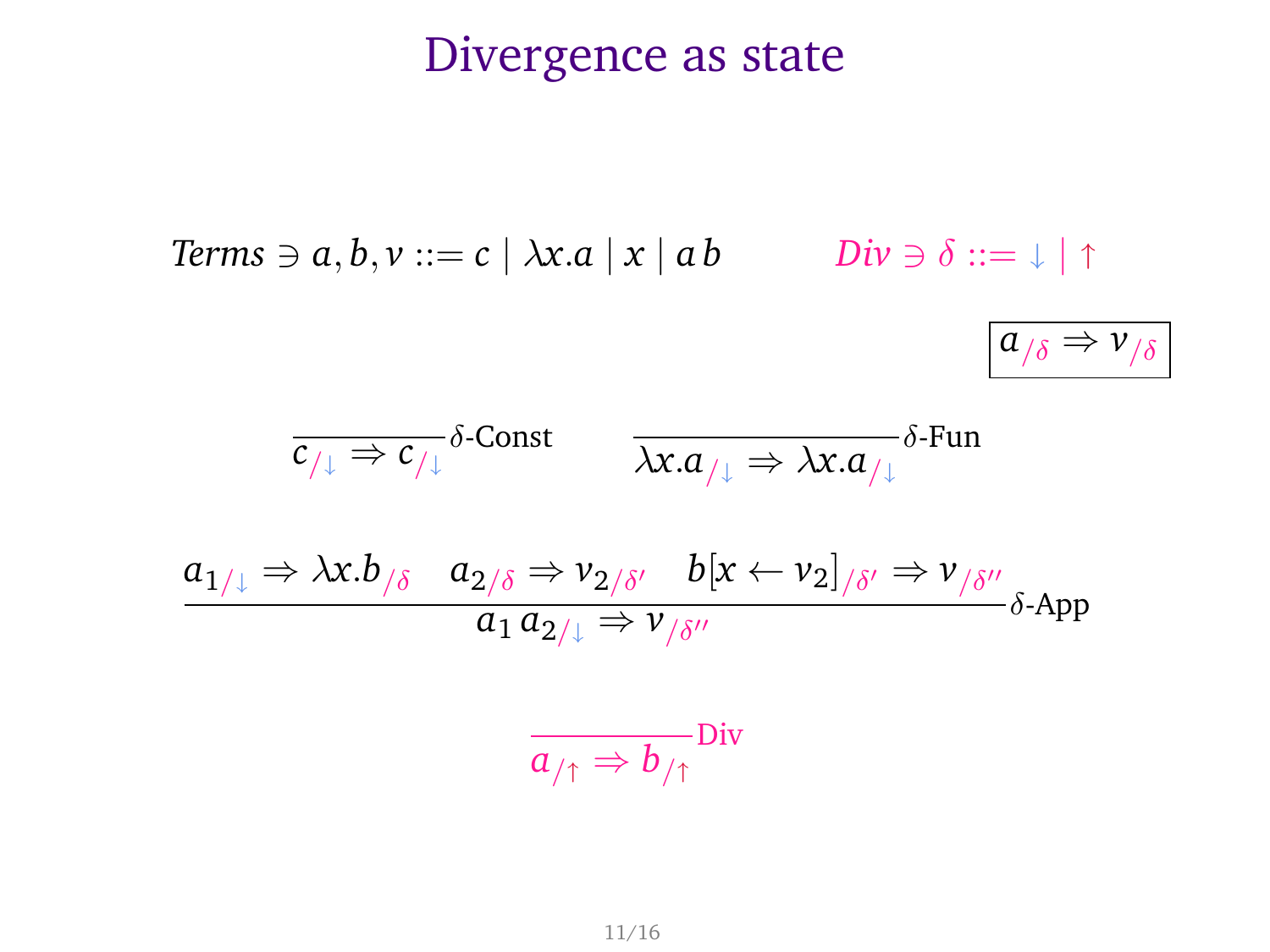$\omega = \Delta \Delta$  where  $\Delta = (\lambda x.x)^2$ 

#### Inductive interpretation:

$$
\omega_{/\downarrow} \not\Rightarrow \nu_{/\delta} \text{ for any } \nu, \delta
$$

Coinductive interpretation: for any *v*,

$$
\frac{\Delta_{/ \downarrow} \overset{\text{co}}{\Rightarrow} \Delta_{/ \downarrow}}{\Delta_{/ \downarrow}} \frac{\delta\text{-Lam}}{\Delta_{/ \downarrow} \overset{\text{co}}{\Rightarrow} \Delta_{/ \downarrow}} \frac{\delta\text{-Lam}}{\Delta_{/ \downarrow} \overset{\text{co}}{\Rightarrow} \nu_{/ \uparrow}}}{\Delta \Delta_{/ \downarrow} \overset{\text{co}}{\Rightarrow} \nu_{/ \uparrow}} \delta\text{-App}
$$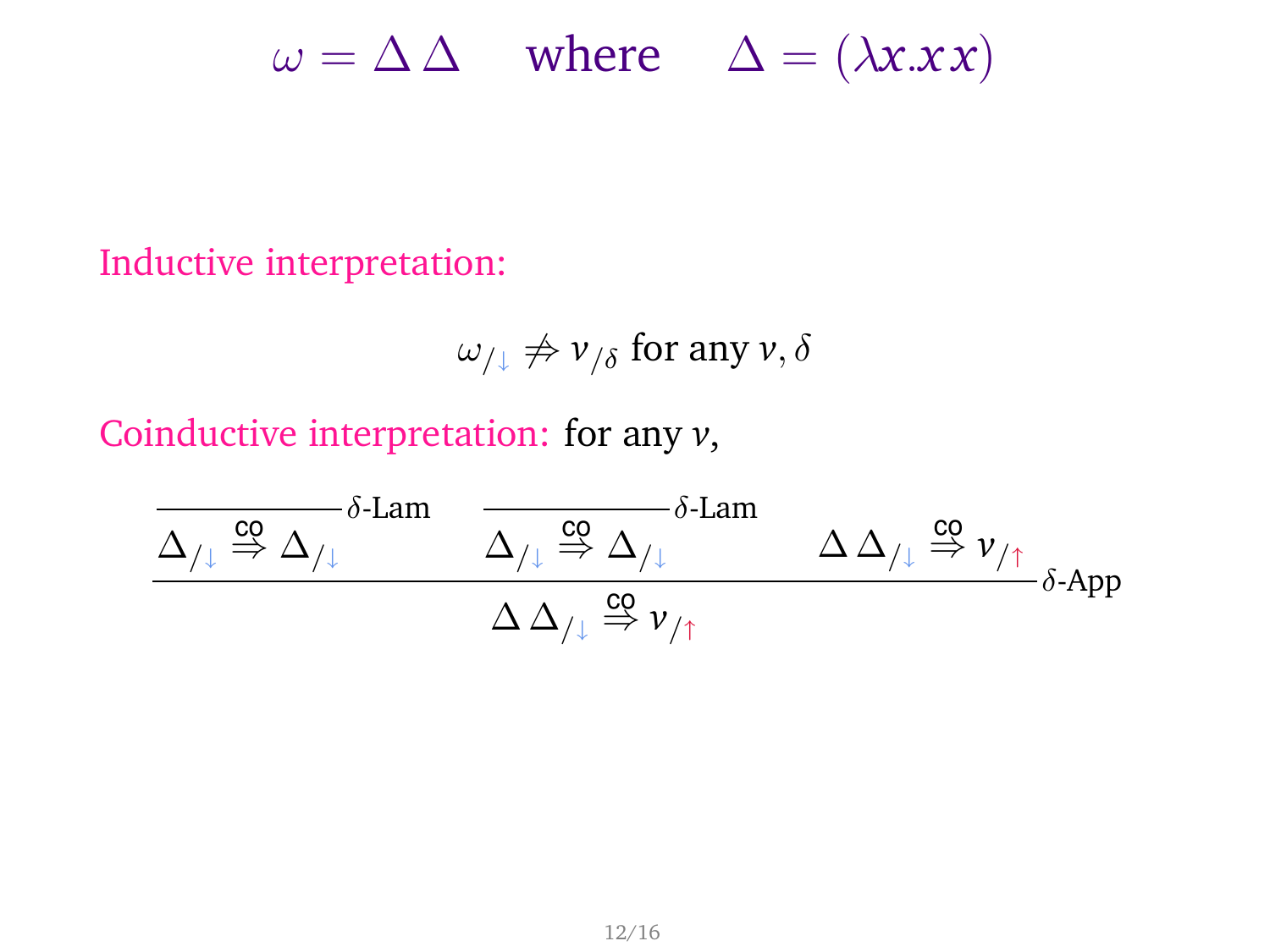# Divergence as state covers all diverging terms!

In contrast to Leroy and Grall's coinductive big-step semantics:

for all 
$$
e, e_{/\downarrow} \stackrel{co}{\Rightarrow} v_{/\uparrow}
$$
 iff  $e \stackrel{\infty}{\Rightarrow}$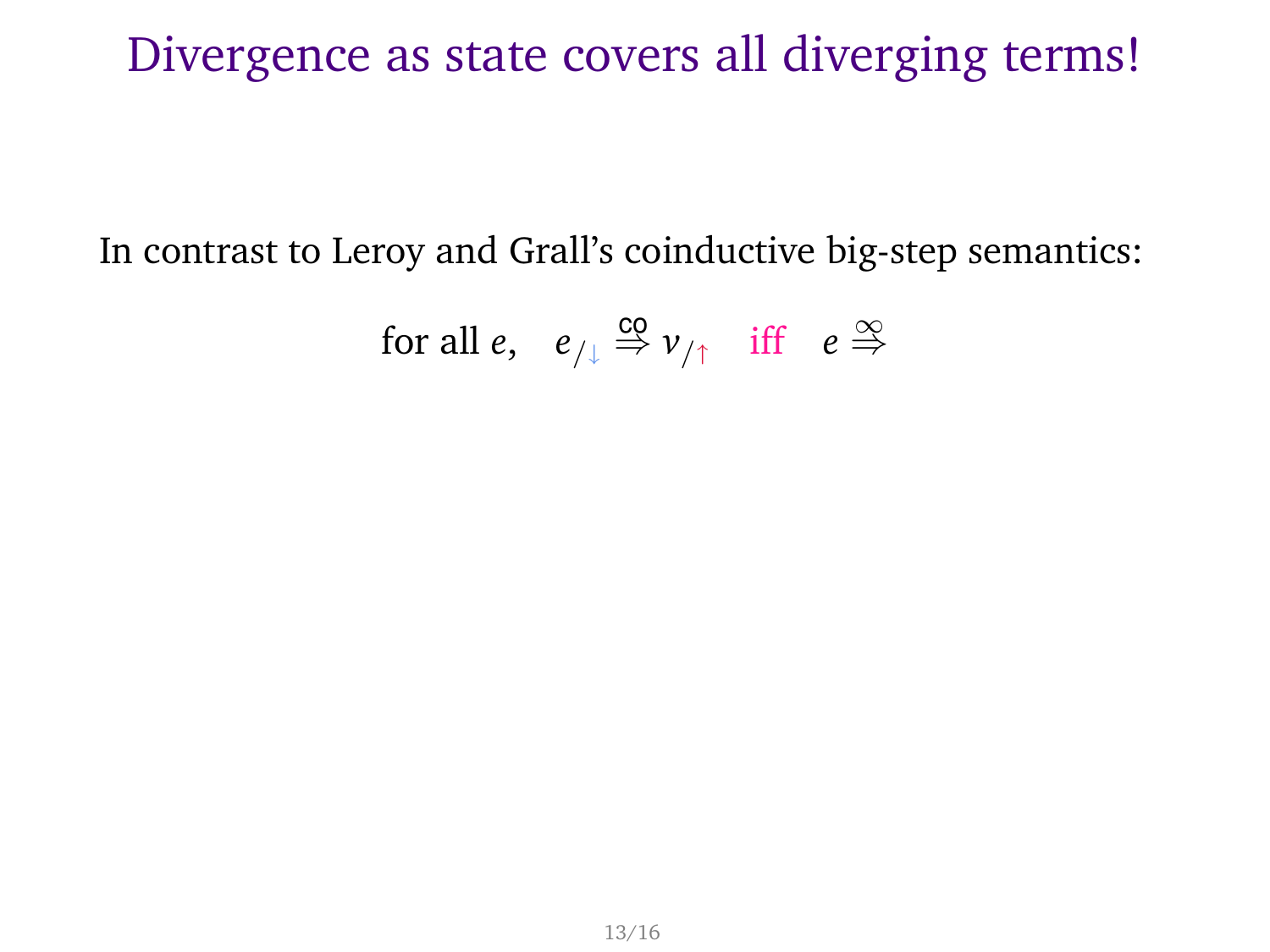### Divergence as state covers all diverging terms!

In contrast to Leroy and Grall's coinductive big-step semantics:

for all 
$$
e, e_{/\downarrow} \stackrel{co}{\Rightarrow} v_{/\uparrow}
$$
 iff  $e \stackrel{\infty}{\Rightarrow}$ 

Divergence as state: Automatic rule transformation allowing us to reason about divergence while avoiding the duplication problem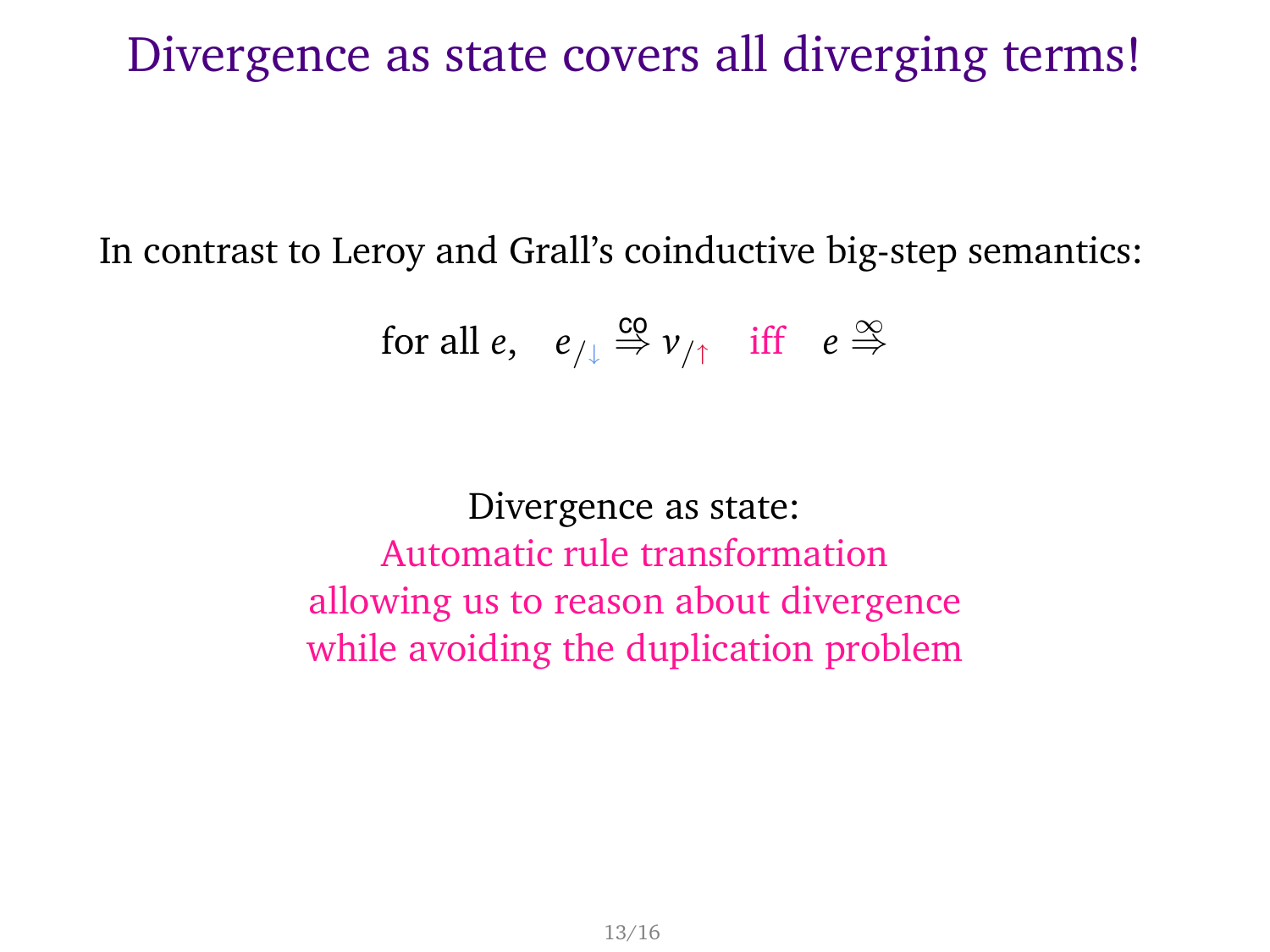# Problem: Noise in the coinductive interpretation

### Convergence and divergence are coinductively indistinguishable

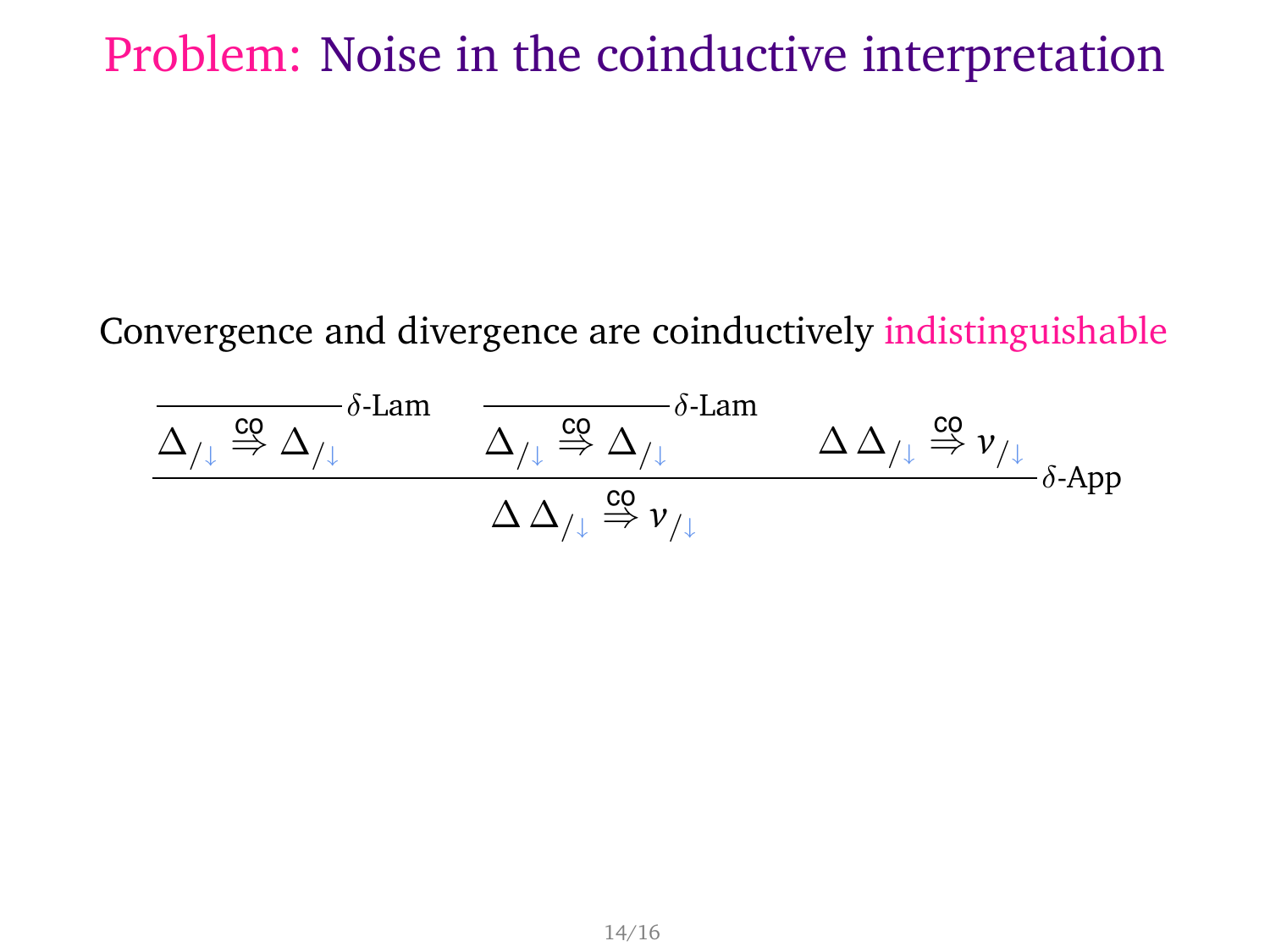# Noise cancellation



$$
\frac{e_{/\downarrow} \Rightarrow v_{/\downarrow}}{e \leadsto v}
$$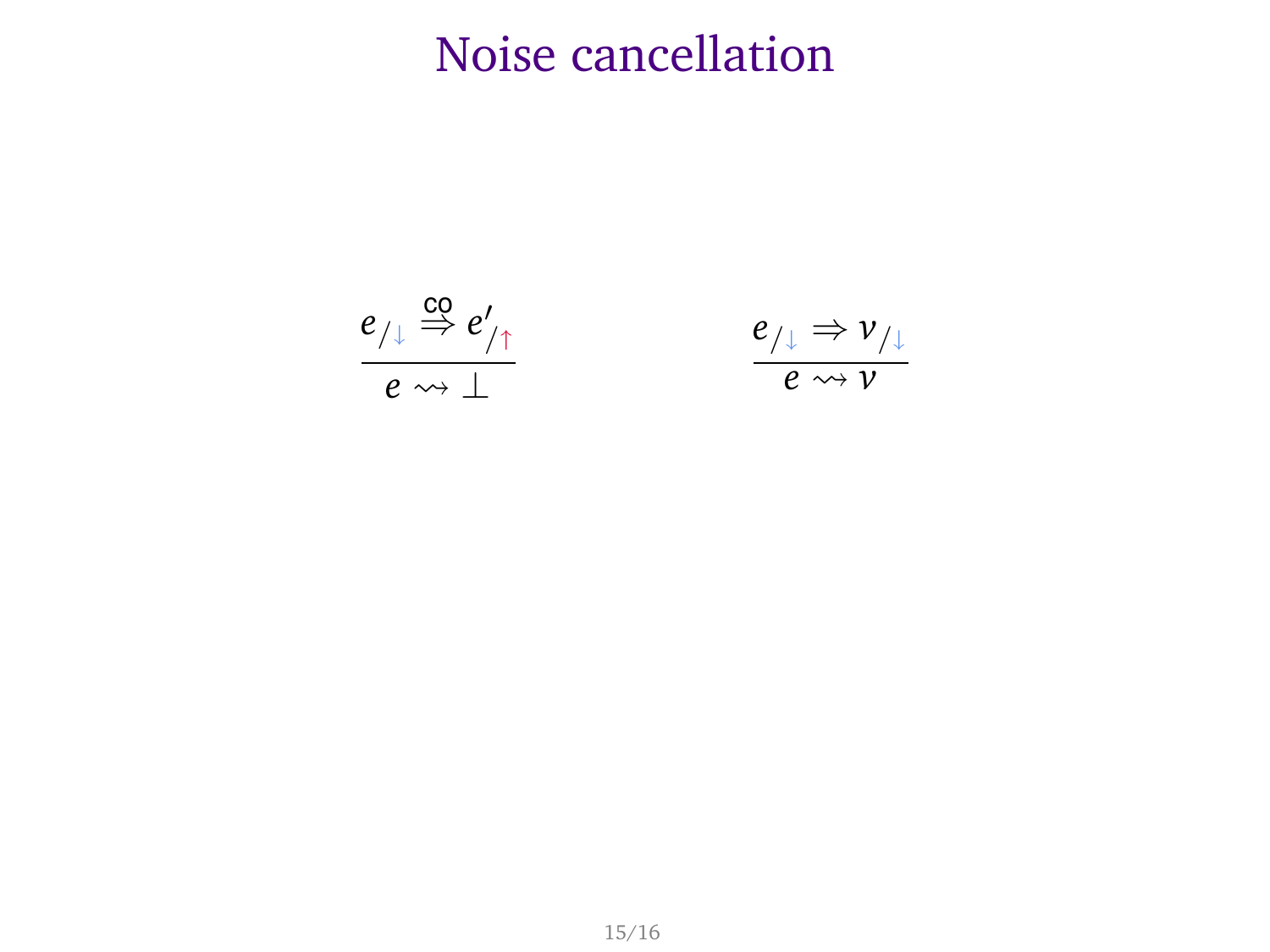## Noise cancellation

$$
\frac{e_{/\downarrow} \stackrel{co}{\Rightarrow} e'_{/\uparrow}}{e \leadsto \perp} \qquad \qquad \frac{e_{/\downarrow} \Rightarrow \nu_{/\downarrow}}{e \leadsto \nu}
$$

### For constructive alternative, see Nakata and Uustalu's work on trace-based coinductive semantics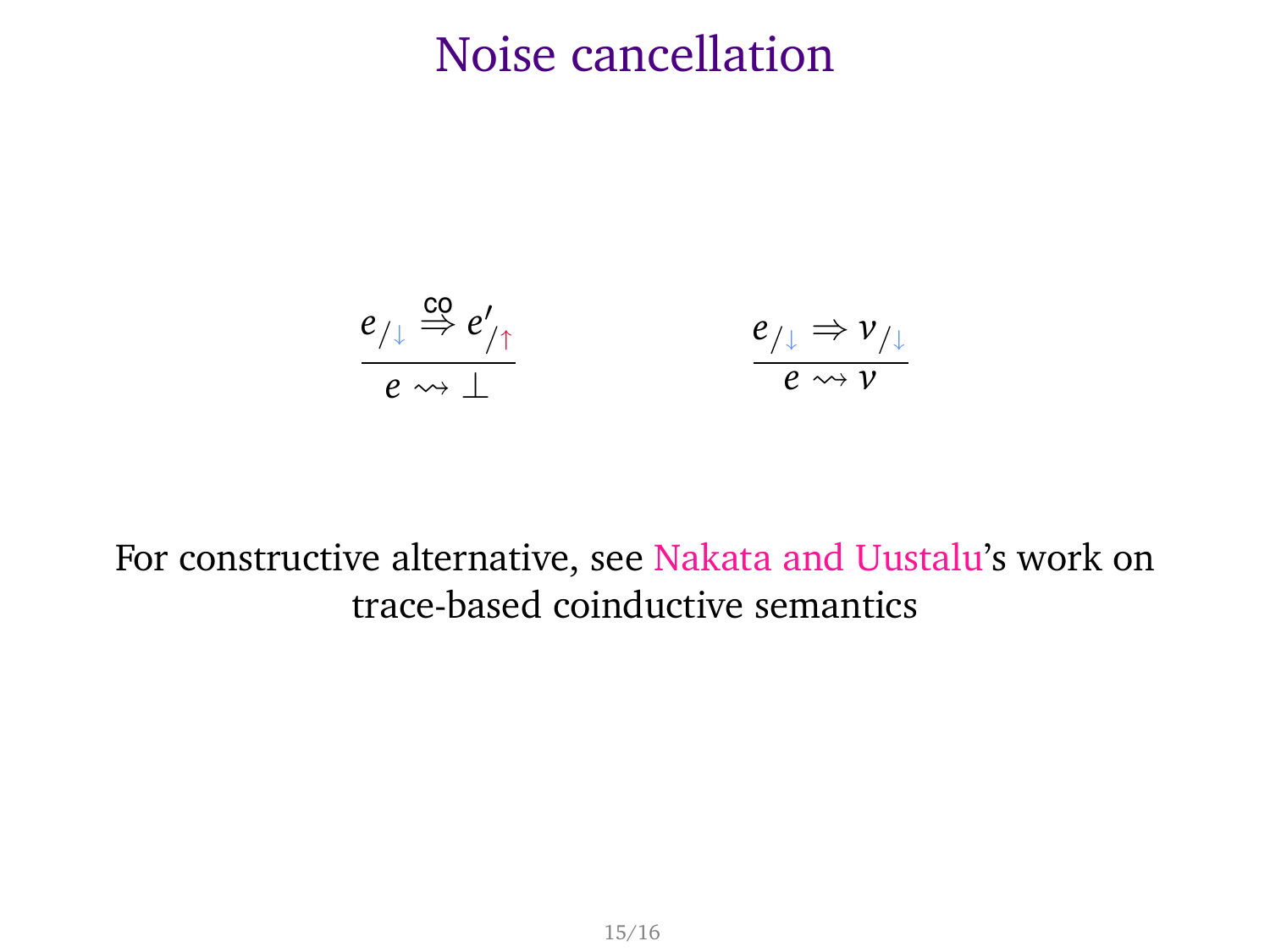## Summary

#### Pros:

- $\triangleright$  Single set of rules, avoids the duplication problem
- $\blacktriangleright$  More expressive than Leroy and Grall's coinductive big-step semantics